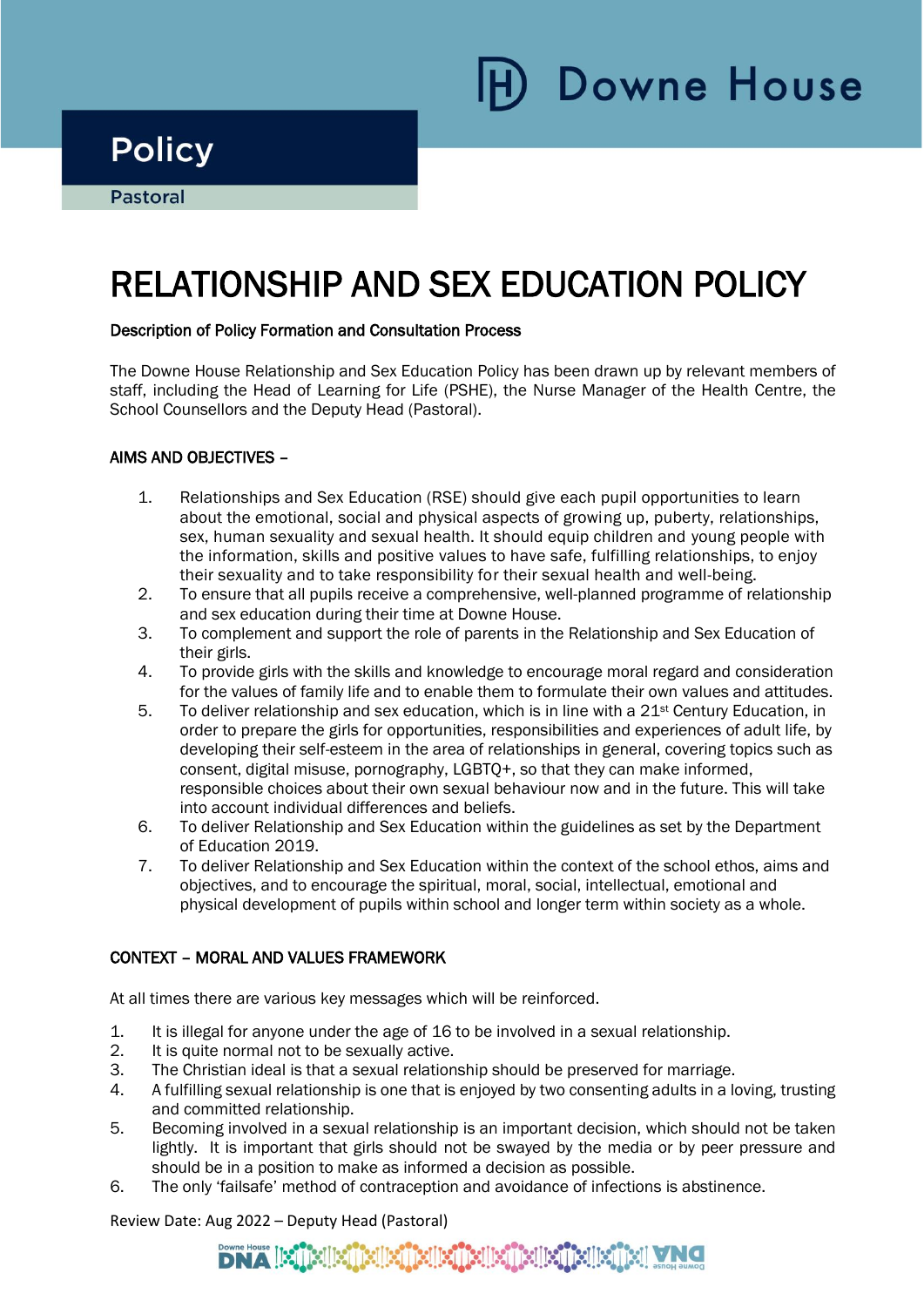#### CONTEXT – TEACHING FRAMEWORK

Relationship and Sex Education will be taught within the PSHE programme. However, the topic is not dealt with in isolation, as much appears in other timetabled subjects, for example, Biology and Religious Studies.

Biology and Religious Studies deal with factual delivery and discussion. PSHE, in addition to providing factual information and a framework for girls to develop their own moral code (in the context of the school's ethos), provides the opportunity for pupil-led questioning and discussion of issues of interest and concern. The topic will be delivered sensitively, by staff who feel comfortable with the subject and within full discussion of the Laws in general and the Age of Consent in particular. The physical, moral, emotional and health implications of sexual behaviour are recognised. Fact and opinion are clearly differentiated.

The PSHE teaching of Relationship and Sex Education will be fully supported by the system of pastoral care in the Lower School, Upper School and Sixth Form Houses. The Health Centre Staff and the School Counsellors are involved in House visits to discuss sexual matters in a more informal setting on a regular basis.

| <b>UPPER FIFTH:</b>  | Sexual Health (12 x 40 minute sessions)<br>Sexual health - consent<br>STI's - transfer game<br>Exploitation, Harassment and Abuse x 2<br>Attitudes and double standards<br>The virginity myth<br>Domestic abuse and forced marriage<br>Women's rights and feminism<br>How we respond to women in the media<br>Toxic masculinity and misogynistic behaviour<br>The sex trade<br><b>Medical Ethics</b>        |
|----------------------|-------------------------------------------------------------------------------------------------------------------------------------------------------------------------------------------------------------------------------------------------------------------------------------------------------------------------------------------------------------------------------------------------------------|
| <b>LOWER FIFTH:</b>  | <b>Relationship and Sex Education</b> (10 x 40 minute sessions)<br><b>Relationships and Respect</b><br>LGBTQ+ and Diversity<br>First time sex pressures<br>Consent - Pleasure and communication<br>Sexting and personal safety<br>Pornography and its relationship to everyday life<br>Condoms and contraception<br>Teenage pregnancy and abortion<br>Abuse and where to get helped<br>Post box and The Law |
| <b>UPPER FOURTH:</b> | <b>Relationship and Sex Education (9 x 40 minute sessions)</b><br>Body Image - Self Esteem<br>Homophobia, transphobia and sexism<br><b>Healthy Relationships and Consent</b><br>Online safety - Sexting<br>Online safety - Pornography<br><b>Contraception and Condoms</b><br><b>STIs</b><br>Abuse<br>Post box and The Law                                                                                  |
|                      | Review Date: Aug 2022 - Deputy Head (Pastoral)                                                                                                                                                                                                                                                                                                                                                              |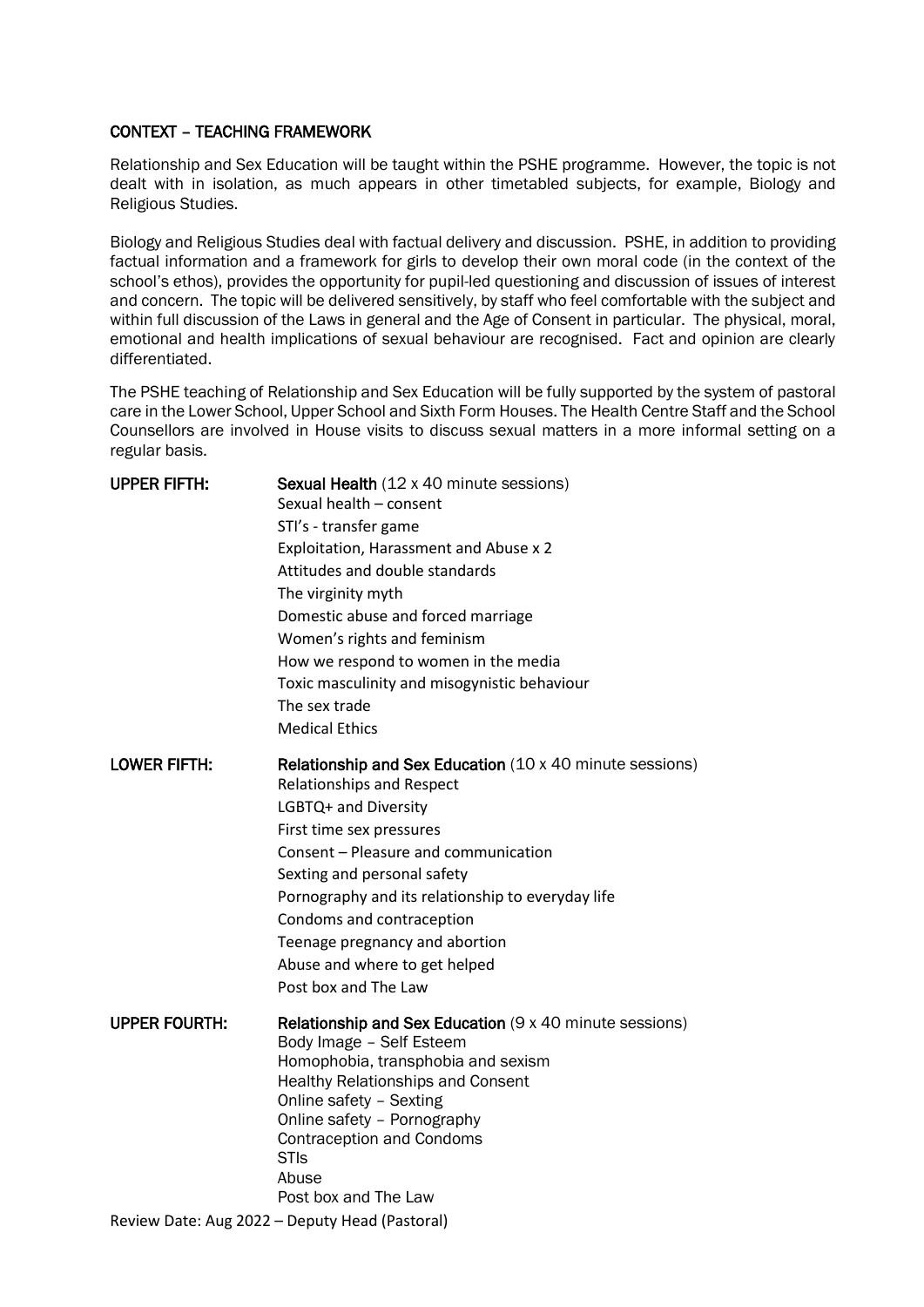| <b>LOWER FOURTH:</b> | <b>Relationship and Sex Education (6 x 40 minute sessions)</b><br>Puberty and periods revisited<br>Period Poverty<br>Tackling discrimination and stereotypes - sexuality<br>Introduction to Sex Education<br>Contraception, pregnancy and STI's<br>LGBTQ+                                                                                                                               |  |
|----------------------|-----------------------------------------------------------------------------------------------------------------------------------------------------------------------------------------------------------------------------------------------------------------------------------------------------------------------------------------------------------------------------------------|--|
| <b>REMOVE:</b>       | <b>Relationship and Sex Education (6 x 40 minute sessions)</b><br>Growing, Feelings, Emotions and Respect<br>Puberty: Body parts and Hormones<br>Puberty: Periods and personal hygiene<br>Boyfriends, girlfriends and LGBT<br>FGM and Unwanted contact<br>Online Relationships and Grooming                                                                                             |  |
| <b>SIXTH FORM:</b>   | There are no timetabled lessons on Relationship and Sex Education. However,<br>as appropriate, external speakers are invited to speak on occasion on specific<br>subjects. The Health Centre staff are involved in preparing UVI girls for leaving<br>Downe House by running a series of informal information sessions in the<br>Summer Term.<br>Regular speaker for L6 and L5 (annual) |  |

#### **ORGANISATION**

The Head of LfL (PSHE) is responsible for planning the content of the PSHE Relationship and Sex Education course for the various years within the school and does so in consultation with the Health Centre. This links with the Sex Education covered in Biology and Religious Studies, which is the responsibility of those departments.

The girls will be taught in mixed academic ability, but same year-group, classes. Relationship and Sex Education will be taught by appropriate members of staff, working within the LfL (PSHE) team, who feel comfortable with the subject, including the Health Centre staff.

Training will be provided for relevant members of staff as necessary.

Relationship and Sex Education will be taught using a variety of teaching methods – formal and informal, discussion and questioning, practical work, whole class and small group work. Members of staff should not be drawn into discussion of their own personal experiences. Answers to questions should always be handled factually and in the third person, reinforcing the moral and values context outlined above, as appropriate.

Girls at all age levels will be asked to contribute to an 'evaluation' process at the end of each term to enable the effectiveness of the programme to be monitored – from both perspectives. Overall monitoring and collation of feedback is the responsibility of the Head of the LfL (PSHE). Staff meet together regularly to evaluate and update modules.

#### SENSITIVE ISSUES

Members of staff may not give specific advice – contraceptive or otherwise – to girls. Girls should always be referred to the appropriate medical professionals, including the Health Centre, the school or family doctor or a family planning clinic.

Relationships Education should promote equal, safe and enjoyable relationships and be taught in a way which fosters LGBT+ and gender equality, in line with the Equalities Act 2010. LGBT+ issues such as homosexual, bisexual and transgender issues are recognised and discussed objectively to dispel myths and promote better understanding in the community. The term 'partner' should always be used, where appropriate, rather than a gender or relationship specific term to avoid assumption and prevent possible discrimination.

Review Date: Aug 2022 – Deputy Head (Pastoral)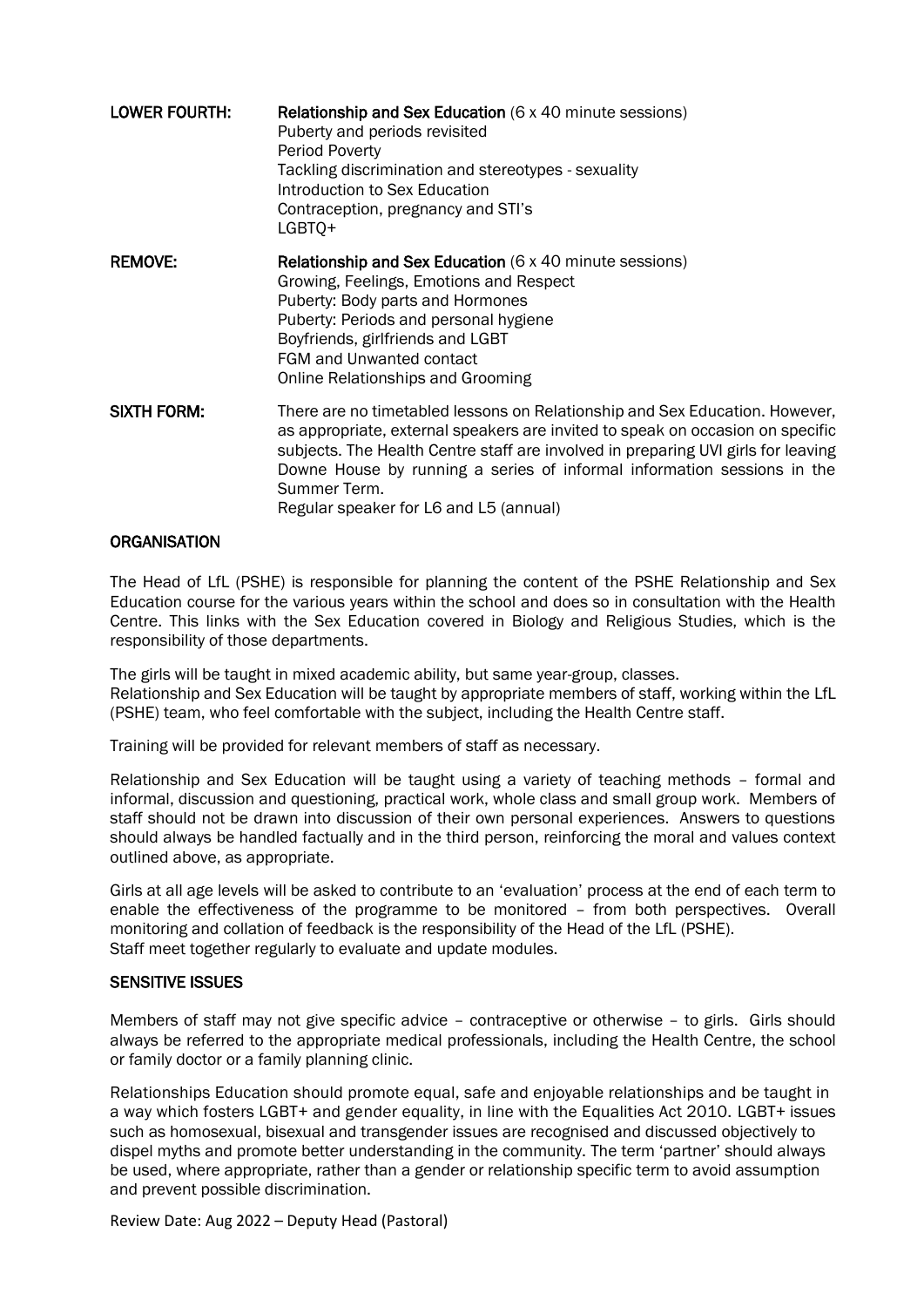Pupils are made aware that most information will be treated as confidential. However, they should be made aware that if there is any questioning that gives members of staff cause for concern, particularly in a safeguarding context, in line with the School's Safeguarding and Child Protection Policy, this will be explored with the girl directly and the concerns will be referred to the appropriate medical authority via the Headmistress, or the Designated Safeguarding Lead, if deemed necessary. Such issues would include suspected under-age sex and suspected sexual abuse.

In accordance with guidelines produced by the Department of Education in 2019, parents will retain the right to withdraw their child from Sex Education (but not Relationships Education or Health Education). A pupil can opt back into sex education from 3 terms before her 16th birthday. A record will be kept of the process of dialogue with parents relating to requests to withdraw from Sex Education. Parents wishing to exercise this right should discuss the matter first with the Headmistress.

Parental complaints should be addressed, in writing, to the Headmistress.

Parents are kept updated about significant changes to the PSHE/RSE programme via letters sent out from either the Head of Department or updates from the Headmistress in her weekly letter. The opportunity for feedback is offered to all parents via these updates so a full consultation takes place.

#### DISSEMINATION OF THE POLICY

This policy is readily available on SchoolBase for members of staff to read and refer to. Parents are made fully aware of the fact that Relationship and Sex Education is taught and they may receive a copy of the full policy on request.

#### REVIEW AND EVALUATION OF THE POLICY

The Head of LfL (PSHE) will initiate with the Director of Boarding (Compliance), a review and evaluation of the policy annually with appropriate staff as agreed with the Headmistress. Recommendations for amendment will be discussed by the Leadership Team Policy Group.